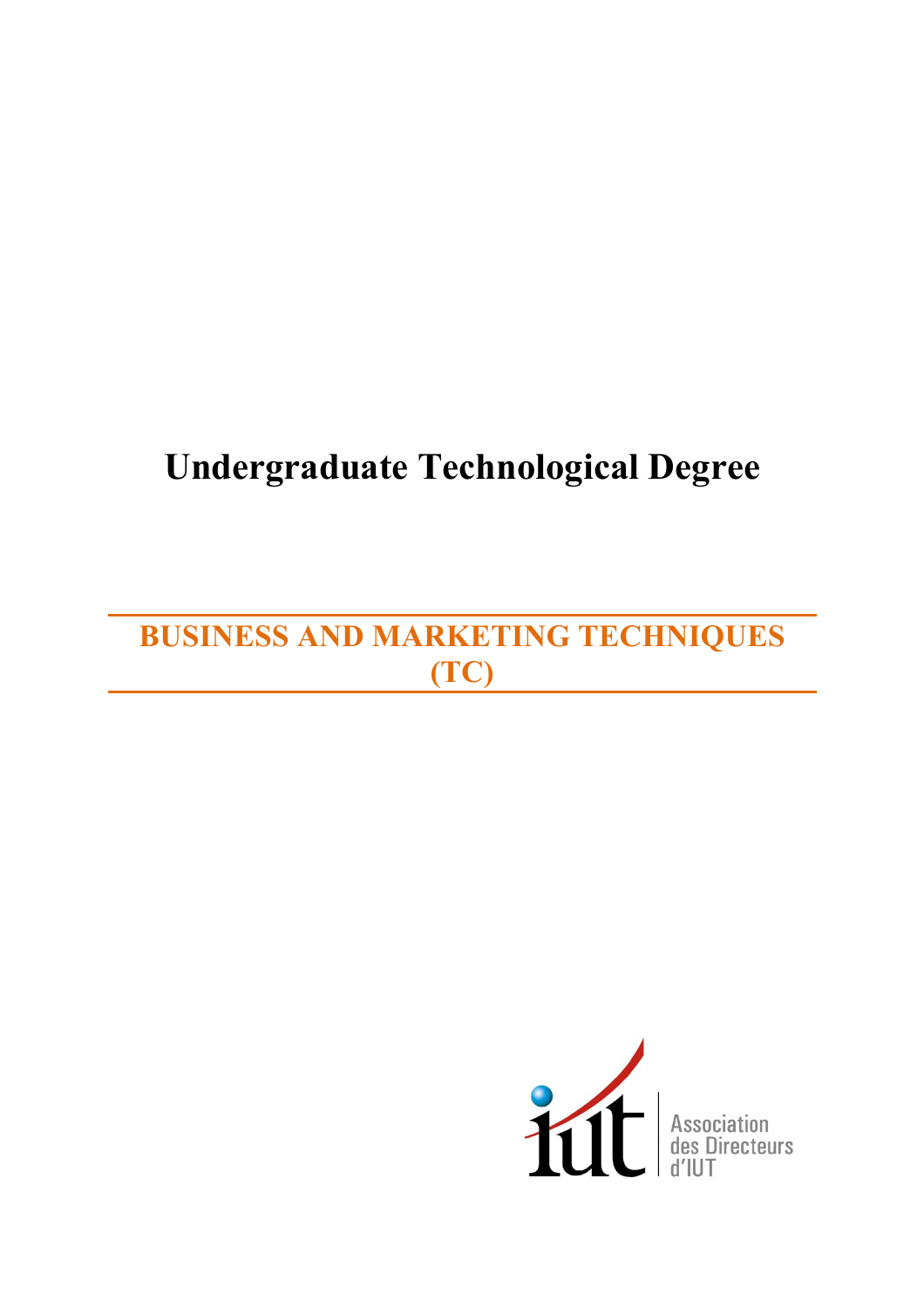# **1. Course Objectives**

# The DUT Business and Marketing Techniques (TC) aims at:

- Training students so they can hold positions, with advancement opportunities, where they show their ability to multi-task and work autonomously
- Guiding students along a professionalizing study pathway
- Enabling them to integrate the world of work with a level III certification or to pursue their studies further

Over four semesters, this program trains students for all types of trade jobs and aims at the acquisition of many skills. TC graduates are versatile, they are able to work on all steps of commercialization: from the market survey to the sales but also on the marketing strategy, the sales communication, purchase and sales negotiations, the relationship with customers, etc. They are able to work in all sectors of the economy: bank, insurance, wealth management, real estate, import-export, transportation, communication, event planning, large retailers, small retailers, manufacturing.

**They hold the following positions:** sales representative, sales advisor, customer manager, sales assistant, sales engineer, negotiator, marketing assistant, department manager, sales officer. Through experience, they move upward towards managerial positions: product manager, area manager, sales manager, export manager, buyer, sales development manager, marketing manager, shop manager or SMEs manager, advertizing manager, etc.

# The main positions held by DUT TC graduates are listed under the following ROME codes:

- C for sales positions in the bank, insurance, and real estate industries
- D for sales and distribution positions
- E11-E14 for communication and advertizing positions
- G11-G12-G13 for sales positions in the tourism industry
- M for company commercial support position

This list does not include all the industries DUT TC graduates are able to work in.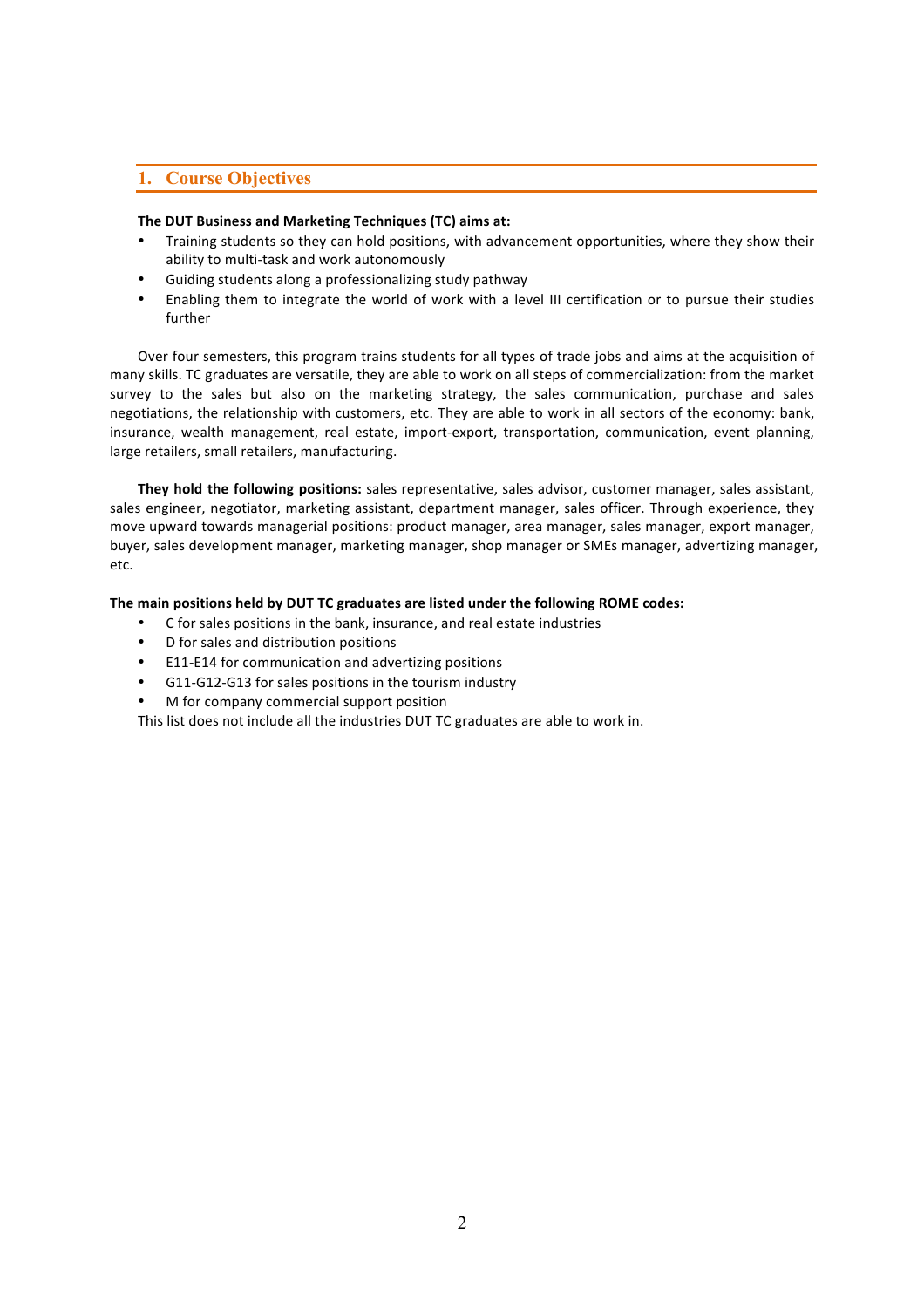# **2. Activities and skills tables**

Over four semesters, teaching methods and professional role-playing emphasize on qualities that correspond to recruiters' expectations. These qualities enable an easier integration of graduates in companies as well as a personal and professional development.

# **TC GRADUATES DISPLAY THE FOLLOWING QUALITIES:**

| <b>ABILITY TO ADAPT/AUTONOMY</b> | They can adapt their behavior and decisions<br>in a given context, whether simple or<br>complex. They can work autonomously.<br>They can manage their time and organize<br>$\bullet$<br>their mission.                                                                     |
|----------------------------------|----------------------------------------------------------------------------------------------------------------------------------------------------------------------------------------------------------------------------------------------------------------------------|
| <b>THOROUGHNESS</b>              | They use management tools and have<br>$\bullet$<br>professional writing skills.<br>They can conduct self assessment of their<br>$\bullet$<br>own actions.                                                                                                                  |
| <b>TEAM SPIRIT</b>               | They become part of a team.<br>$\bullet$<br>They share information and account for<br>٠<br>their actions and results.<br>They contribute to the results of the entity.                                                                                                     |
| <b>OPEN-MINDEDNESS</b>           | They do not adopt a dogmatic stance.<br>$\bullet$<br>They know how to listen, understand, and<br>$\bullet$<br>own new ideas, engage new professional<br>relationships and open up to a global<br>professional world.                                                       |
| <b>PROACTIVENESS</b>             | They look for opportunities to help the<br>$\bullet$<br>organization they work for move forward<br>They know how to make a decision.<br>They are proactive and consequently, show<br>$\bullet$<br>how they can be in charge and commit to<br>previously taken initiatives. |
| <b>INTERPERSONAL SKILLS</b>      | They know communication tools and<br>$\bullet$<br>information systems very well.<br>They develop interpersonal skills and know<br>٠<br>how to show empathy.                                                                                                                |
| <b>CUSTOMER-CENTRIC</b>          | They work using a customers' satisfaction<br>$\bullet$<br>and quality approach, whatever their role in<br>the organization.                                                                                                                                                |
| <b>ETHICS</b>                    | They are accountable for the decisions they<br>$\bullet$<br>make.<br>They contemplate economic consequences<br>$\bullet$<br>as well as social, human, and environmental<br>ones, following sustainable development<br>principles.                                          |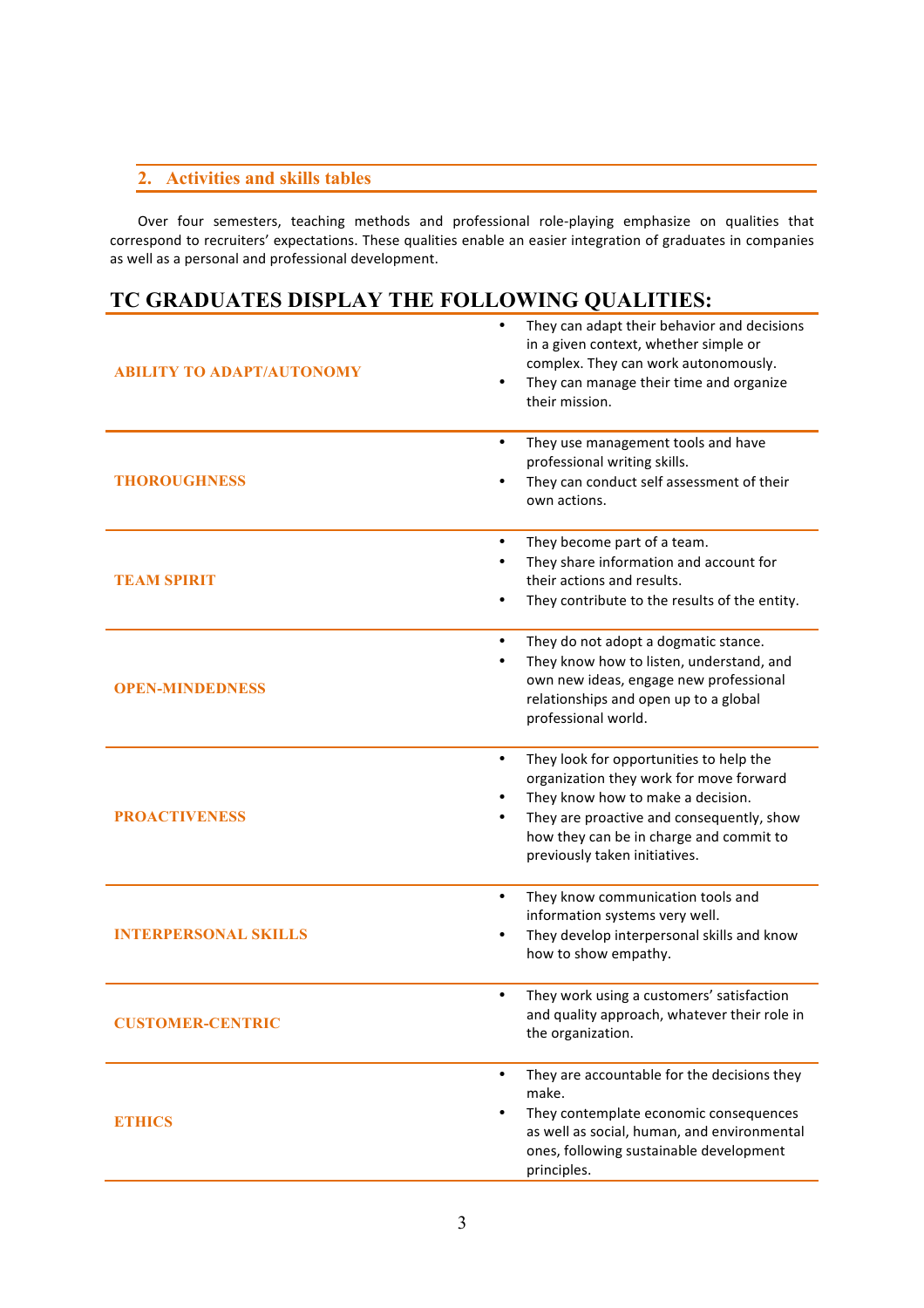# **TASTE FOR A CHALLENGE**

- They are dynamic and enthusiastic, and persevering.
- They set goals and implement relevant means to achieve them.

# **BASIC SKILLS OF THE DUT TC :**

# **ACTIVITIES SKILLS**

| PREPARING THE SALES ACTION    | <b>DUT TC GRADUATES ARE ABLE TO</b>                                                                                                                                                                                                                                                                                                                                                                                                                                                                                                                                                                                                            |
|-------------------------------|------------------------------------------------------------------------------------------------------------------------------------------------------------------------------------------------------------------------------------------------------------------------------------------------------------------------------------------------------------------------------------------------------------------------------------------------------------------------------------------------------------------------------------------------------------------------------------------------------------------------------------------------|
| <b>CONTEXT ANALYSIS</b>       | $\bullet$<br>Use project management techniques<br>Identify product specificities<br>$\bullet$<br>Analyze the economic contexts and markets<br>$\bullet$<br>Take competition into account<br>$\bullet$<br>Use marketing tools<br>$\bullet$<br>Own marketing policy, communication<br>$\bullet$<br>approaches, and company strategy<br>Understand the organization, the company<br>$\bullet$<br>culture, and management methods<br>Acquire an economic culture enabling them<br>$\bullet$<br>to understand markets' evolutions<br>Implement forecast models and a<br>$\bullet$<br>probabilistic approach as part of sales<br>studies and surveys |
| <b>MARKET STUDIES</b>         | $\bullet$<br>Choose and use the appropriate process and<br>the relevant tools to collect quantitative and<br>quality information<br>Summarize and interpret data                                                                                                                                                                                                                                                                                                                                                                                                                                                                               |
| <b>MARKETING STRATEGY</b>     | Comply with a constant data collection<br>$\bullet$<br>approach for the marketing and sales<br>activity of a company<br>Lean on main methods for internal and<br>external diagnoses                                                                                                                                                                                                                                                                                                                                                                                                                                                            |
| <b>SALES DEVELOPMENT PLAN</b> | $\bullet$<br>Offer well-argued strategic orientations<br>(regarding the segmentation and positioning<br>of the company's business)<br>Plan actions to undertake in order to achieve<br>goals and implement cost control tools<br>Act on the different variables: Products,<br>$\bullet$<br>Prices, Communication, and Distribution<br>Understand distribution flows                                                                                                                                                                                                                                                                            |
| <b>SALES FORCE</b>            | Join in and be a part of a sales team<br>$\bullet$<br>Manage a sales team and manage the sales<br>$\bullet$<br>force<br>Analyze behaviors, motivations, and make<br>use of groups dynamics                                                                                                                                                                                                                                                                                                                                                                                                                                                     |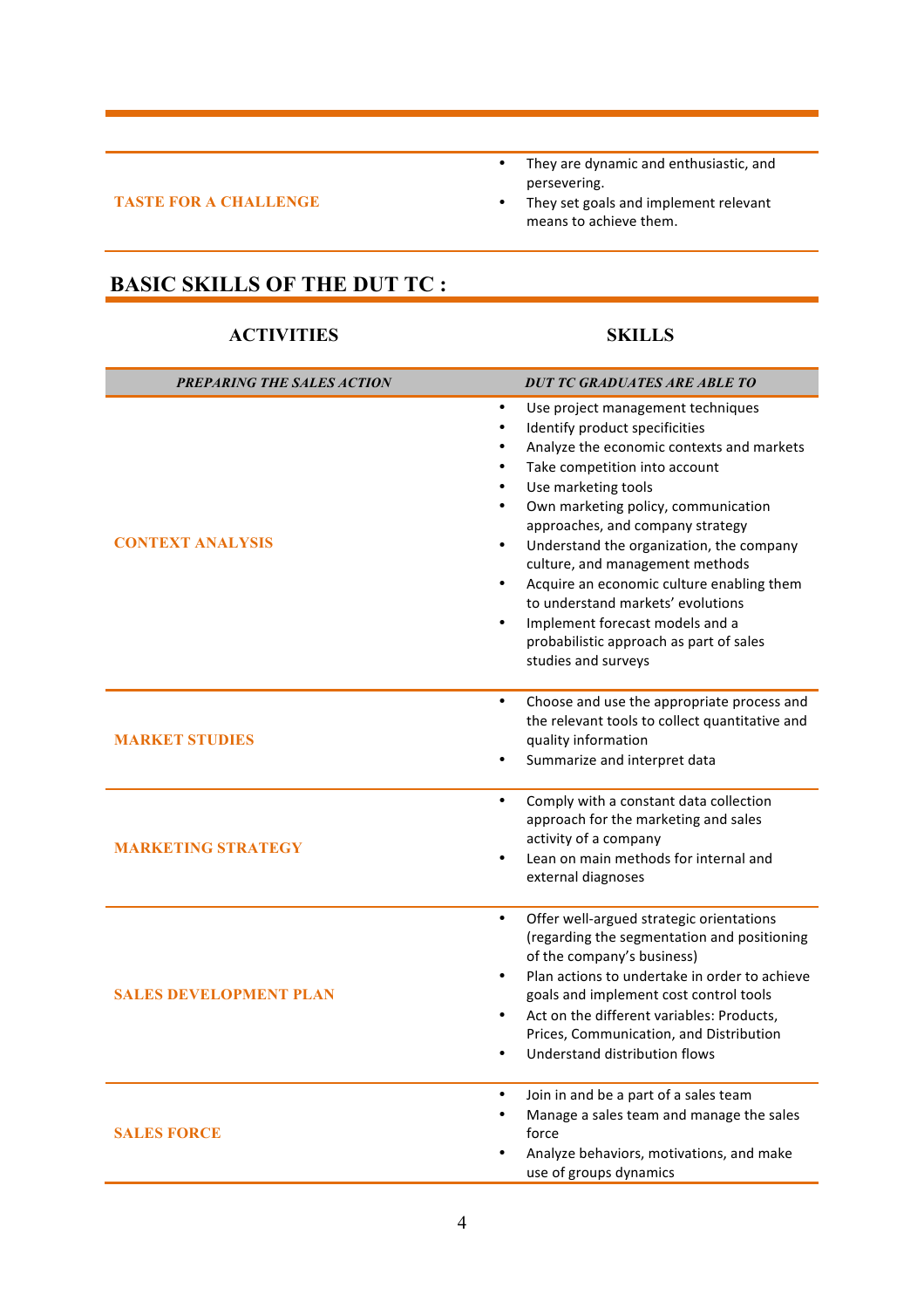|                                                               | Manage conflicts<br>$\bullet$<br>Perform the first phase of collaborators'<br>٠<br>recruitment<br>Master basic IT tools<br>$\bullet$<br>Quickly adapt to company software<br>$\bullet$<br>applications<br>Master sales communication techniques<br>$\bullet$<br>Build adapted communication materials and<br>$\bullet$<br>tools<br>Master the drawing up and follow up on a<br>٠<br>budget. They are able to analyze and use<br>accounting documents. |
|---------------------------------------------------------------|-------------------------------------------------------------------------------------------------------------------------------------------------------------------------------------------------------------------------------------------------------------------------------------------------------------------------------------------------------------------------------------------------------------------------------------------------------|
| <b>PROSPECTION PHASE</b>                                      | Use sales information sources and<br>$\bullet$<br>information analysis techniques<br>Collect information and analyze professional<br>$\bullet$<br>information<br>Rank and summarize information<br>٠<br>Analyze customers profiles<br>٠<br>Draw up surveys and results display tools<br>Use numerical data<br>٠<br>Obtain appointments<br>٠<br>Plan their tasks (as an employee or an<br>$\bullet$<br>independent worker)                             |
| <b>SALES INTERVIEW AND CLOSING THE DEAL</b>                   | <b>DUT TC GRADUATES ARE ABLE TO</b>                                                                                                                                                                                                                                                                                                                                                                                                                   |
| <b>CLIENT NEEDS ANALYSIS</b>                                  | Show active listening skills (they hear and<br>$\bullet$<br>listen)<br>Display general culture and empathy                                                                                                                                                                                                                                                                                                                                            |
| REPHRASE OFFERS/PRESENT<br><b>ARGUMENTS/HANDLE OBJECTIONS</b> | Validate information<br>$\bullet$<br>Rephrase and summarize<br>$\bullet$<br>Express themselves with ease and in a<br>professional manner in French and<br>enunciate well<br>Communicate in an operational manner in a<br>foreign language                                                                                                                                                                                                             |
| <b>CLOSE THE DEAL</b>                                         | Close a deal<br>$\bullet$<br>Interpret the key clauses of a contract<br>٠<br>Inform the customer of the legal framework<br>٠<br>Manage frustration and accept customers'<br>refusal<br>Manage customer's risks                                                                                                                                                                                                                                        |
| <b>CUSTOMER FOLLOW UP</b>                                     | <b>DUT TC GRADUATES ARE ABLE TO</b>                                                                                                                                                                                                                                                                                                                                                                                                                   |
| <b>CUSTOMER RELATIONSHIP MANAGEMENT</b>                       | Use client relationship's management tools<br>$\bullet$<br>Increase reliability of and update clients data<br>٠<br>Report to hierarchy and colleagues<br>٠<br>Transmit written and oral information in an<br>٠<br>appropriate, adapted, and professional<br>manner<br>Draw up and analyze dashboards, statistics,<br>and results follow-up documents                                                                                                  |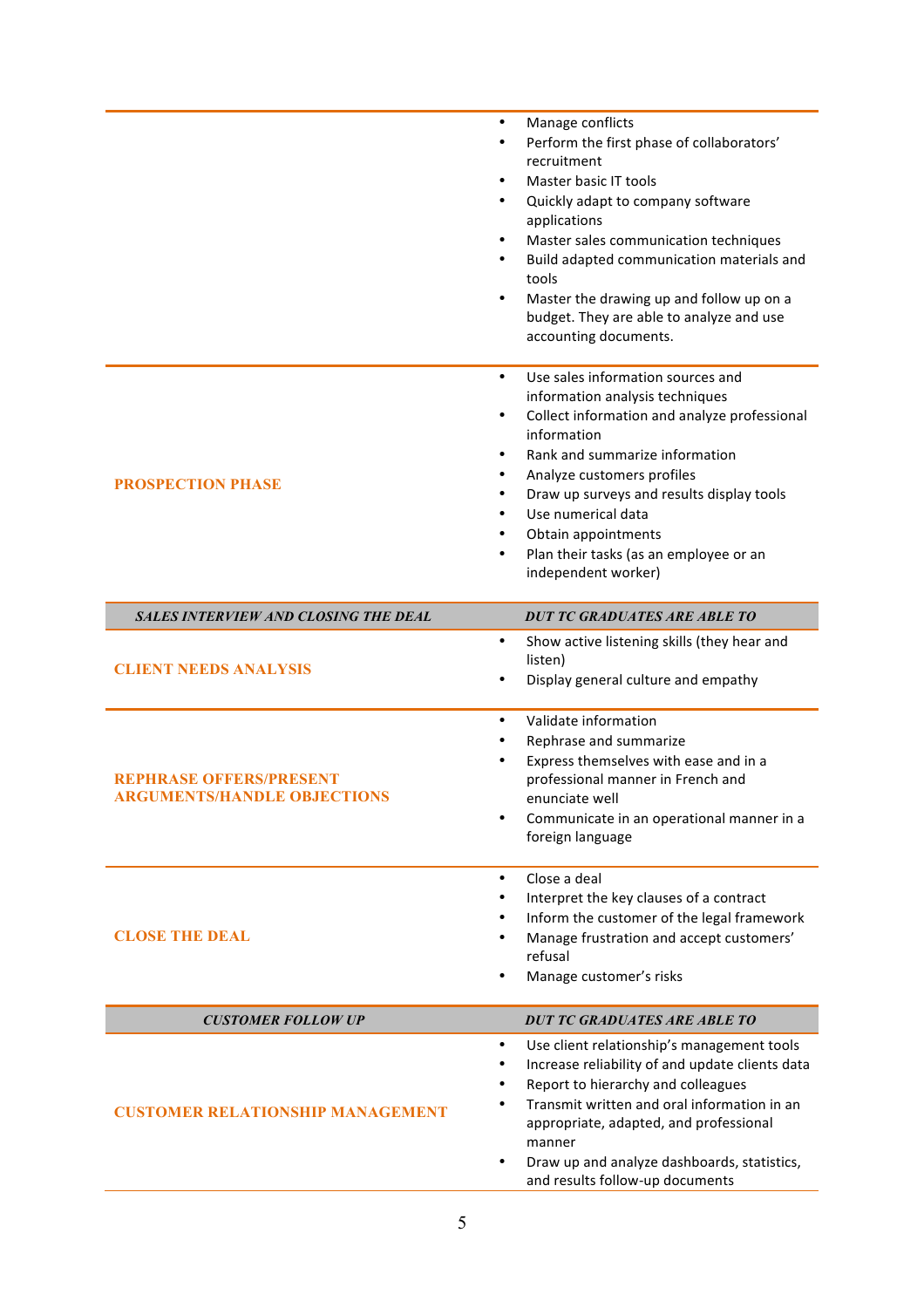# **SERVICE AND MAINTAINING LOYALTY**

- Maintain clients loyalty<br>• Manage claims
	- Manage claims

# **DUT TC GRADUATES SPECIFIC SKILLS :**

# **ACTIVITIES SKILLS**

| <b>B</b> TO B                                               | <b>DUT TC GRADUATES ARE ABLE TO</b>                                                                                                                                                                                                                                                                                                                                                                                                                                                                        |
|-------------------------------------------------------------|------------------------------------------------------------------------------------------------------------------------------------------------------------------------------------------------------------------------------------------------------------------------------------------------------------------------------------------------------------------------------------------------------------------------------------------------------------------------------------------------------------|
| <b>CROSS-COMPANIES SALES RELATIONS</b><br><b>MANAGEMENT</b> | Draw up estimates and follow up on the<br>$\bullet$<br>service execution<br>Plan tasks and projects<br>Set contracts specific clauses<br>Manage customers accounts, monitor their<br>٠<br>activity<br>Manage a client portfolio<br>٠<br>Work in a close partnership with suppliers<br>Use solid basic knowledge in transport<br>(incoterms, customs, insurances, payment<br>methods)<br><b>Understand logistics</b>                                                                                        |
| <b>MARKET STUDIES</b>                                       | Rephrase the request and translate it in an<br>$\bullet$<br>operational bill of specifics<br>Master different types of surveys<br>Master survey analysis tools and software<br>applications<br>Produce relevant summaries resulting from<br>$\bullet$<br>survey analysis                                                                                                                                                                                                                                   |
| <b>PURCHASE NEGOTIATION</b>                                 | Fully grasp the company's environment, the<br>$\bullet$<br>products technical characteristics and the<br>market<br>Integrate the needs for services implied by<br>the purchase of products (quantity, quality)<br>Guarantee profitability through calculating<br>$\bullet$<br>purchase costs and margins<br>Master purchase and negotiation techniques<br>Prospect and select suppliers<br>Follow up on delivery and billing<br>Integrate quality control procedures<br>Solve sales and financial disputes |
| BTOC                                                        | <b>DUT TC GRADUATES ARE ABLE TO</b>                                                                                                                                                                                                                                                                                                                                                                                                                                                                        |
| <b>DISTRIBUTION AND SALES TO CONSUMERS</b>                  | Develop a point of sales and manage its<br>$\bullet$<br>merchandising<br>Select and implement direct marketing<br>actions<br>Manage a price policy<br>Implement stock management policy                                                                                                                                                                                                                                                                                                                    |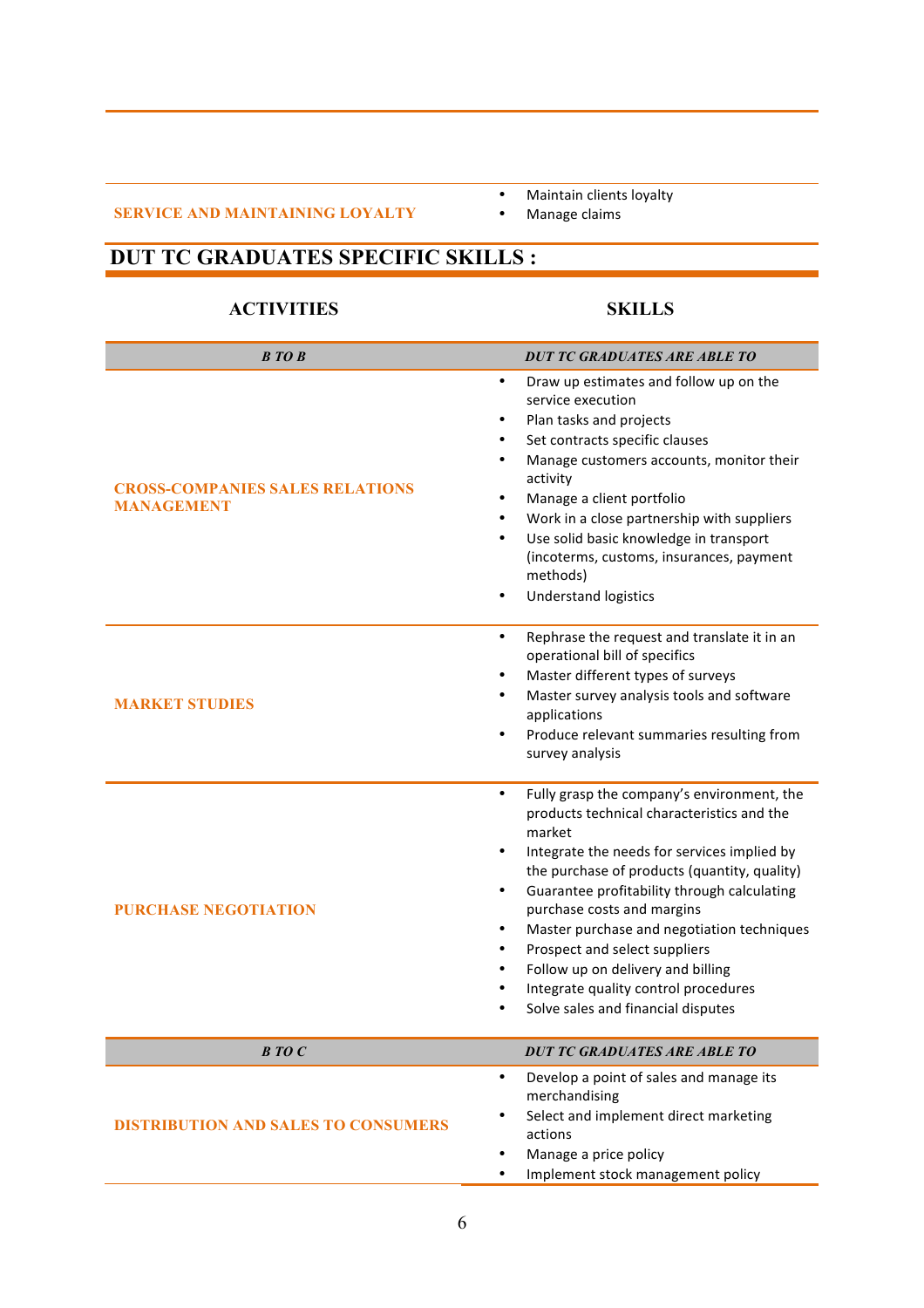| <b>SALES COMMUNICATION/ADVERTIZING</b>   | Comply with consumers protection rules and<br>$\bullet$<br>competition regulation<br>Select distribution networks<br>$\bullet$<br>Take into account large retailers and small<br>$\bullet$<br>retailers specificities<br>Manage and implicate team members<br>$\bullet$<br>Draw up a media plan to promote products<br>$\bullet$<br>Use direct marketing techniques, select<br>$\bullet$<br>adapted tools and design them (mailing,<br>phoning, etc.)<br>Implement communication plans in<br>$\bullet$<br>accordance with the target<br>Use DTP software applications<br>$\bullet$<br>Comply with information, image, and<br>$\bullet$<br>copyright laws                                                                                                      |
|------------------------------------------|---------------------------------------------------------------------------------------------------------------------------------------------------------------------------------------------------------------------------------------------------------------------------------------------------------------------------------------------------------------------------------------------------------------------------------------------------------------------------------------------------------------------------------------------------------------------------------------------------------------------------------------------------------------------------------------------------------------------------------------------------------------|
| <b>ECOMMERCE</b>                         | Master the different distribution channels<br>$\bullet$<br>Select the channel(s) that is/are most<br>$\bullet$<br>adapted to the product and service, and<br>foster the development of multi-channel<br>operations<br>Apply online sales techniques<br>٠<br>Use marketing tools specific to products and<br>$\bullet$<br>services online sales<br>Use software applications related to the<br>$\bullet$<br>creation and management of online stores<br>Negotiate with the different stakeholders of<br>$\bullet$<br>the various channels<br>Integrate online communication<br>$\bullet$<br>developments<br>Integrate logistics constraints<br>٠<br>Comply with regulations related to online<br>$\bullet$<br>sales and the use of IT (customers' files, etc.) |
| <b>INTERNATIONAL SALES/IMPORT-EXPORT</b> | Communicate in foreign languages in a<br>$\bullet$<br>professional context<br>Integrate cross culture factors into the<br>negotiation<br>Understand foreign (economical and<br>$\bullet$<br>geopolitical) markets<br>Take into account transportation means<br>$\bullet$<br>(incoterms, customs, insurances, etc.)                                                                                                                                                                                                                                                                                                                                                                                                                                            |
| <b>BUSINESS CREATION &amp; TAKEOVER</b>  | Analyze market opportunities<br>$\bullet$<br>Follow the business creation pathway<br>Select a legal structure<br>٠<br>Comply with the work field legal framework<br>Draw up the business plan<br>Find funding and partners<br>٠<br>Draw up a communication and sales plan<br>٠<br>Launch the business                                                                                                                                                                                                                                                                                                                                                                                                                                                         |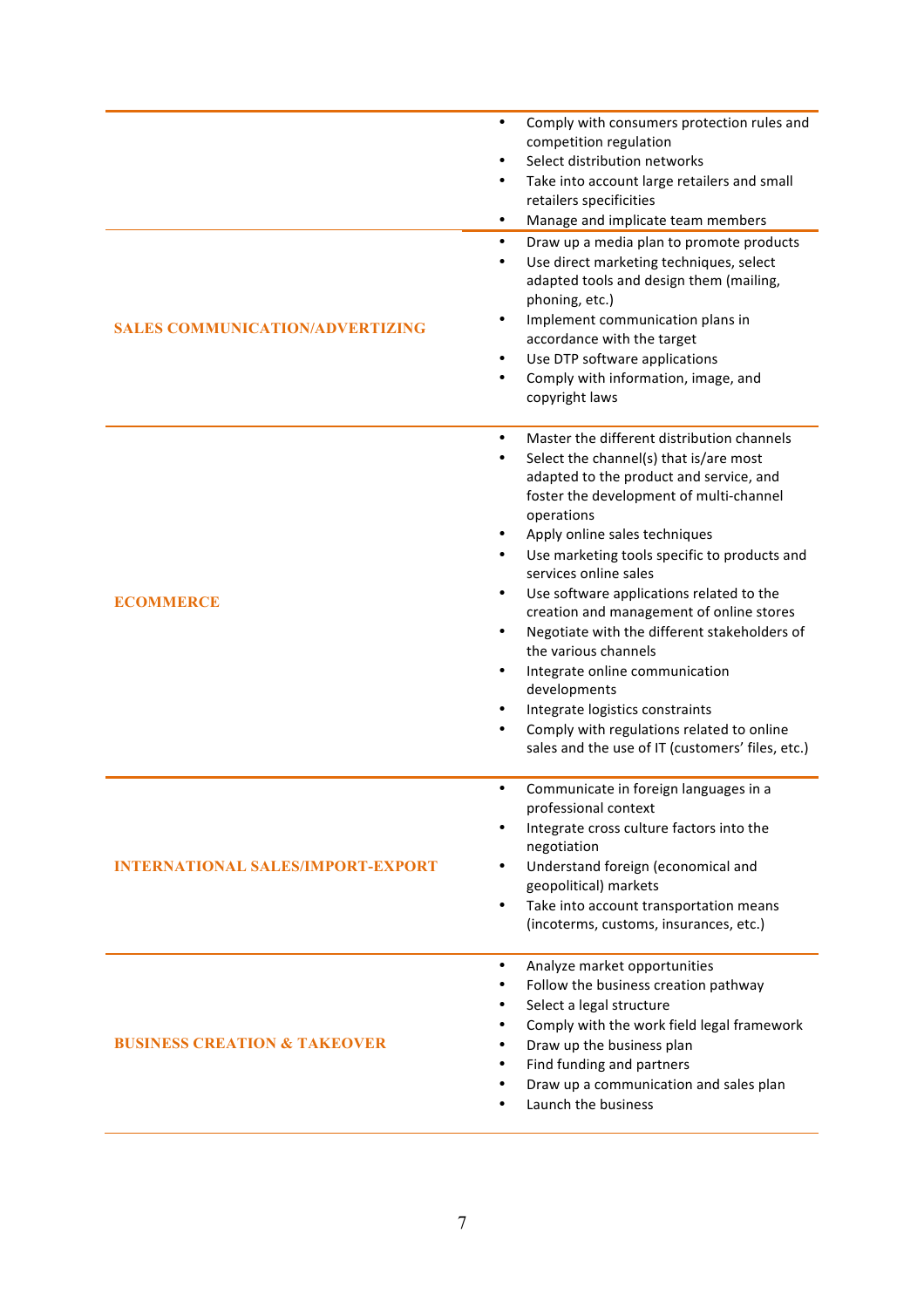# **3. Training General Organization**

# **a. Training description**

The program runs over 4 semesters, divided into Teaching Units (UE), 2 to 3 UE per semester. Supervised work (TD) classes include groups of 28 students; practical work (TP) classes include groups of 14 students. 

## The high school – **IUT** transition is essentially improved through:

- Designing teaching units (UE) that comprise both theoretical and practical teachings
- Modules with equivalent coefficients
- Acquiring sales activity basic knowledge and the progressive introduction of more specific notions
- Alternating between group works and individual works

The training program that leads to the DUT comprises a major subject that guarantees the core skill of the DUT, as well as supplementary modules. These aim at making the students' pathway exhaustive, whether they want to integrate the world of work or to pursue their studies further. Supplementary modules, whatever the pathway chosen by students, are a part of the DUT. Supplementary modules aiming at integrating the world of work are defined in this document. Modules aiming at pursuing studies further are offered to students within the framework of the adaptation of their study pathway depending on their personal and professional project. Designed by the IUT (University Institute of Technology) and following the recommendations conveyed by the commission pédagogique nationale, they present the same characteristics in terms of the number of hours and coefficient as modules aiming at integrating into the world of work, and are presented in an appendix.

The training program is validated through continuous and regular assessment during each of the 4 semesters in compliance with the terms set by the arrêté du 3 août 2005. This program enables students to obtain a DUT, a level III technological university diploma, and to be granted 120 ECTS.

The goals of the modules as well as the assessment methods must be announced to the students by the teaching staff.

# **b. Summary table of modules and teaching units per semester**

| <b>TEACHING</b><br>UNIT (TU)      | <b>MODULE</b><br><b>REFERENCE</b><br>(M) | <b>MODULE NAME</b>                   | /M             | <b>TOTAL</b><br>/TU<br><b>ECTS</b> | COEF. COEF. LECTURESUPERVISED PRACTICAL<br><b>VOLUME</b> | <b>WORK</b> | <b>VOLUME</b> | <b>TOTA</b><br><b>HOU</b><br><b>STUDE</b><br>/TU |
|-----------------------------------|------------------------------------------|--------------------------------------|----------------|------------------------------------|----------------------------------------------------------|-------------|---------------|--------------------------------------------------|
|                                   | M 1101                                   | Company structures                   | $\overline{2}$ |                                    | 12                                                       | 15          |               |                                                  |
| $TU$ 11:<br><b>DISCOVERING</b>    | M 1102                                   | Marketing basics                     | $\overline{2}$ |                                    | 12                                                       | 15          |               |                                                  |
| <b>THE</b><br><b>PROFESSIONAL</b> | M 1103                                   | Marketing concepts and<br>strategies | $\overline{2}$ | 14                                 | 12                                                       | 15          |               | 209                                              |
| <b>ENVIRONMENT</b>                | M 1104                                   | General economics 1                  | 2              |                                    | 12                                                       | 15          |               |                                                  |
|                                   | M 1105                                   | $Law - General principles$           | $\overline{2}$ |                                    | 12                                                       | 15          |               |                                                  |
|                                   | M 1106                                   | Professional and personal            |                |                                    | 5                                                        |             | 20            |                                                  |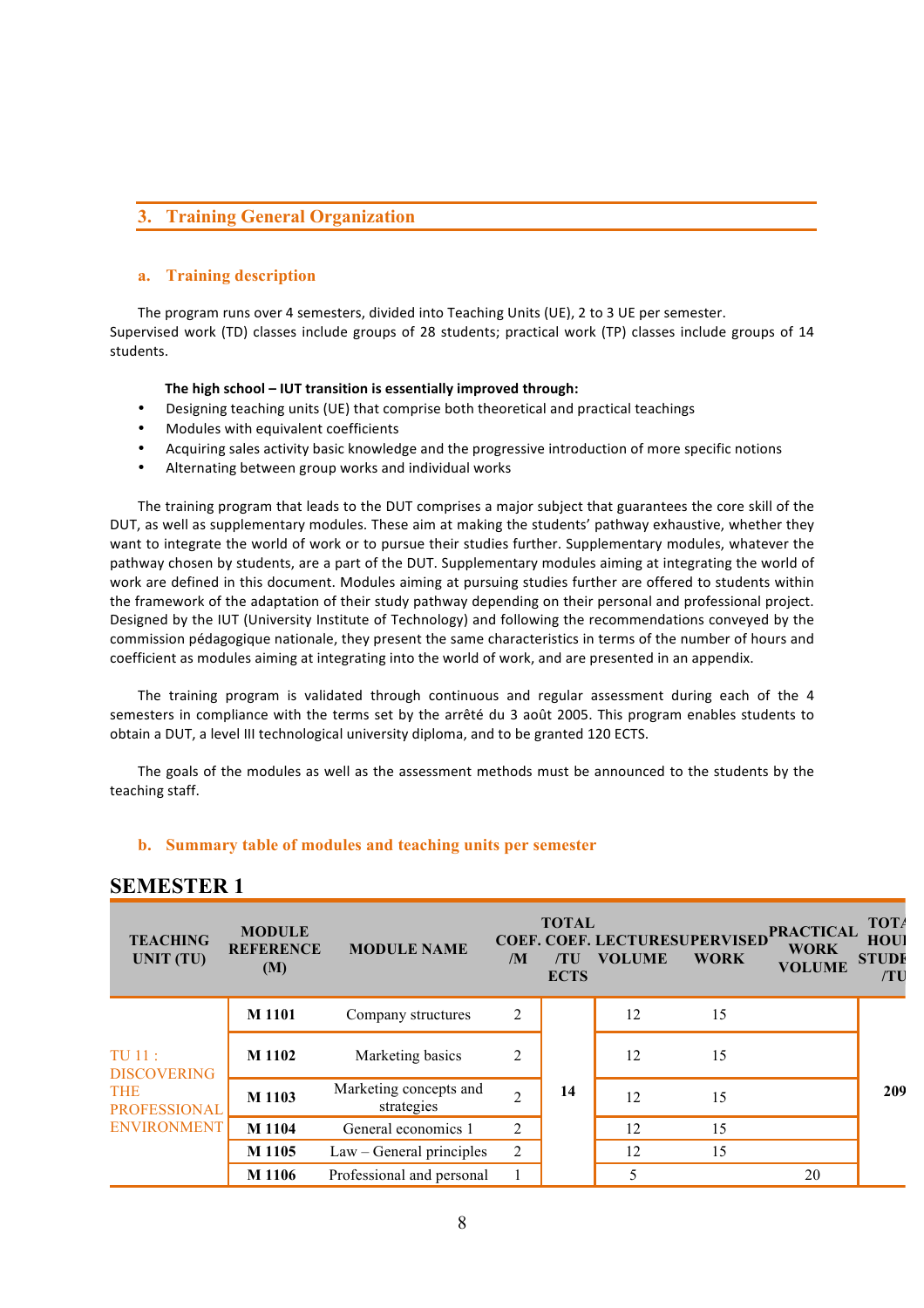|                                                     |        | project 1                                          |                |    |     |     |     |     |
|-----------------------------------------------------|--------|----------------------------------------------------|----------------|----|-----|-----|-----|-----|
|                                                     | M 1107 | Trade studies and research                         | $\overline{2}$ |    | 12  | 15  |     |     |
|                                                     | M 1108 | Cross activities 1                                 | $\mathbf{1}$   |    |     |     | 22  |     |
|                                                     | M 1201 | Communications social<br>psychology                | $\overline{2}$ |    | 12  | 15  |     |     |
|                                                     | M 1202 | Expression/Communication<br>Culture 1              | $\overline{c}$ |    |     | 15  | 12  |     |
| TU 12:<br><b>IDENTIFY AND</b><br><b>COMMUNICATE</b> | M 1203 | Technical English 1                                | $\overline{2}$ |    |     | 15  | 15  |     |
|                                                     | M 1204 | $2nd$ Language (Technical) 1                       | $\overline{2}$ |    |     | 15  | 15  |     |
|                                                     | M 1205 | Information and<br>communication<br>technologies 1 | $\overline{2}$ | 16 |     | 10  | 17  | 222 |
|                                                     | M 1206 | Negotiation                                        | $\overline{2}$ |    |     | 10  | 17  |     |
|                                                     | M 1207 | Accounting: Introduction                           | $\overline{2}$ |    | 12  | 15  |     |     |
|                                                     | M 1208 | Applied mathematics and<br>statistics              | $\overline{2}$ |    | 12  | 15  |     |     |
|                                                     |        | <b>TOTAL HOURS SEMESTER 1</b>                      | 30             | 30 | 113 | 200 | 118 | 431 |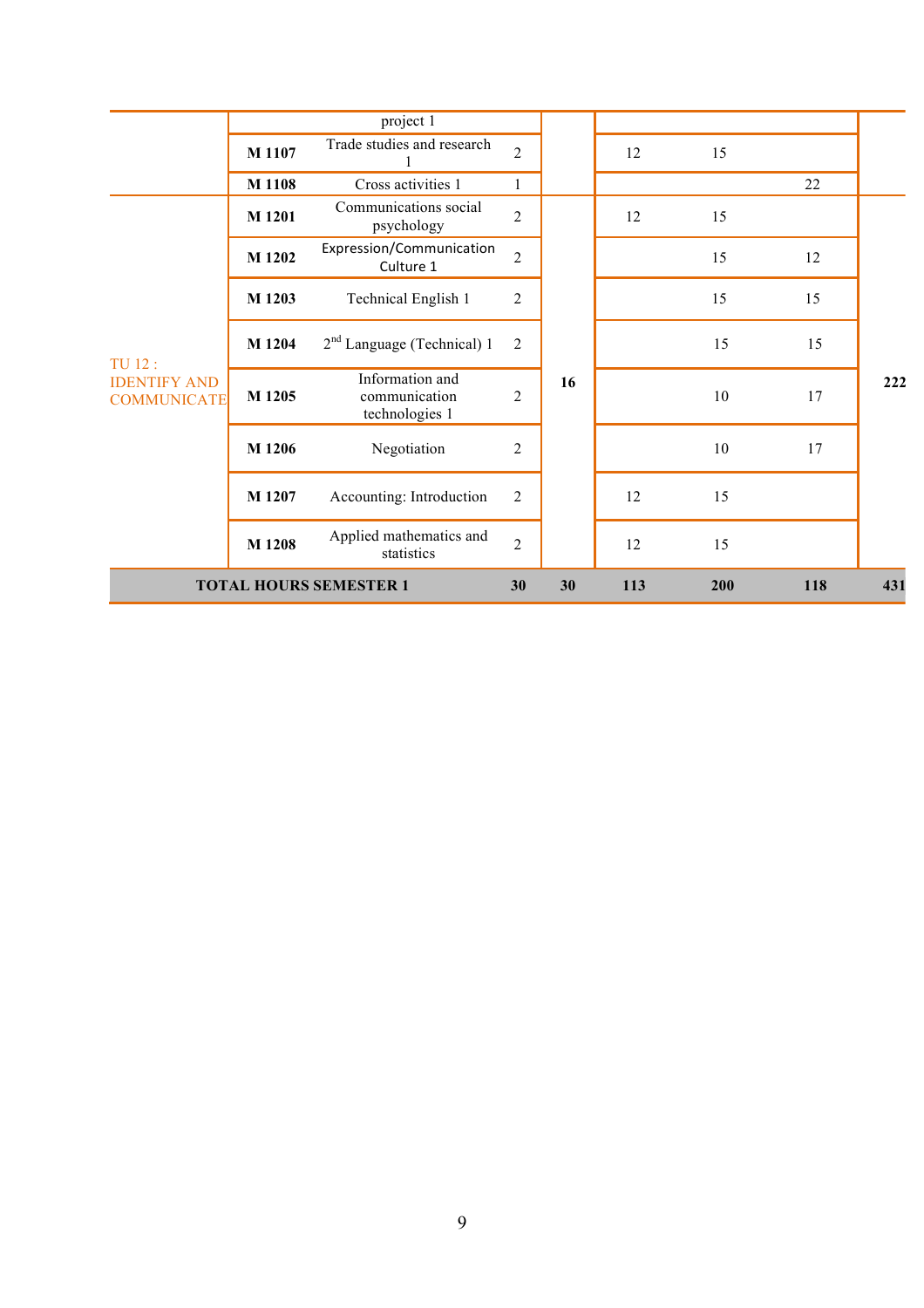| <b>TEACHING</b><br><b>UNIT (TU)</b>                     | <b>MODULE</b><br>(M)          | <b>REFERENCE MODULE NAME</b>                                      | /M           | <b>TOTAL</b><br>/TU<br><b>ECTS</b> | COEF. COEF. LECTURESUPERVISED<br><b>VOLUME</b> | <b>WORK</b> | <b>PRACTICAL</b><br><b>WORK</b><br><b>VOLUME</b> | <b>TOTAL</b><br><b>HOURS</b><br><b>STUDENT</b><br>/TU |
|---------------------------------------------------------|-------------------------------|-------------------------------------------------------------------|--------------|------------------------------------|------------------------------------------------|-------------|--------------------------------------------------|-------------------------------------------------------|
|                                                         | M 2101                        | Applied statistics<br>probabilities                               | 1,5          | 1,5<br>1,5<br>$\boldsymbol{9}$     | 12                                             | 15          |                                                  |                                                       |
|                                                         | M 2102                        | Information and<br>communication<br>technologies 2                |              |                                    |                                                | 10          | 17                                               | 162                                                   |
| <b>TU 21:</b><br><b>ANALYZING</b><br><b>INFORMATION</b> | M 2103                        | International<br>environment 1:<br>international markets          |              |                                    | 12                                             | 15          |                                                  |                                                       |
|                                                         | M 2104                        | Distribution                                                      | 1,5          |                                    | 12                                             | 15          |                                                  |                                                       |
|                                                         | M 2105                        | Trade studies and<br>research 2                                   | 1,5          |                                    | 12                                             | 15          |                                                  |                                                       |
|                                                         | M 2016                        | Contract and<br>consumption law                                   | 1,5          |                                    | 12                                             | 15          |                                                  |                                                       |
|                                                         | M 2201                        | Management<br>accounting                                          | 1,5          |                                    | 12                                             | 15          |                                                  |                                                       |
|                                                         | M 2202                        | Operational<br>marketing                                          | 1,5          |                                    | 12                                             | 15          |                                                  | 188                                                   |
|                                                         | M 2203                        | Trade<br>communication 1                                          | 1,5          | 10                                 | 12                                             | 15          |                                                  |                                                       |
| <b>TU 22:</b><br><b>ACTING ON</b><br><b>MARKETS</b>     | M 2204                        | Expression/<br>Ccommunication<br>Culture 2                        | 1,5          |                                    |                                                | 15          | 12                                               |                                                       |
|                                                         | M 2205                        | <b>Technical English</b>                                          | 1,5          |                                    |                                                | 15          | 15                                               |                                                       |
|                                                         | M 2206                        | English: cross<br>activities                                      | 1            |                                    |                                                |             | $20\,$                                           |                                                       |
|                                                         | M 2207                        | $2nd$ language<br>(Technical) 2                                   | 1,5          |                                    |                                                | 15          | 15                                               |                                                       |
|                                                         | M 2301                        | Negotiation 2                                                     | 1,5          |                                    |                                                |             | 27                                               |                                                       |
|                                                         | M 2302                        | Personal and<br>professional project 2                            | 1            |                                    |                                                |             | 25                                               | 94                                                    |
| <b>TU 23:</b>                                           | M 2303                        | Relationship skills<br>development                                | 1,5          |                                    |                                                | 10          | 17                                               |                                                       |
| <b>BECOMING A</b><br><b>PROFESSIONAL</b>                | M 2304                        | Supervised project:<br>project management                         | $\mathbf{1}$ | 11                                 | 5                                              |             | 10                                               |                                                       |
|                                                         | M 2305                        | Supervised project:<br>project description<br>and planning (120h) | 3            |                                    |                                                |             |                                                  |                                                       |
|                                                         | M 2306                        | Professional<br>placement 1 (at least<br>2 weeks)                 | 3            |                                    |                                                |             |                                                  |                                                       |
|                                                         | <b>TOTAL HOURS SEMESTER 2</b> |                                                                   | 30           | 30                                 | 101                                            | 185         | 158                                              | 444                                                   |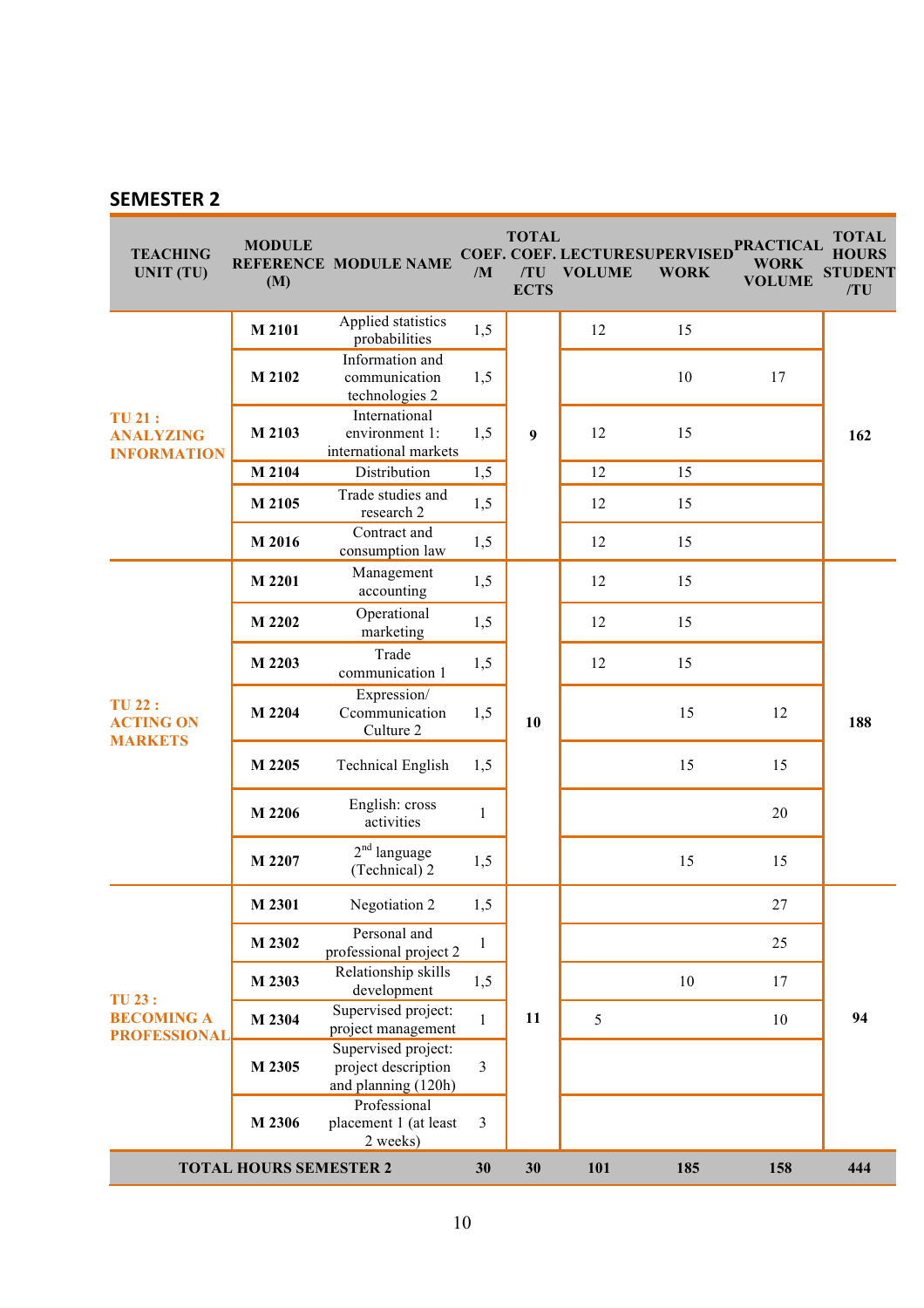| <b>TEACHING UNIT</b><br>(TU)                                           | <b>MODULE</b><br>(M)          | <b>REFERENCE MODULE NAME</b>                                                                        | /M             | <b>TOTAL</b><br><b>ECTS</b> | COEF. COEF. LECTURESUPERVISED<br>/TU VOLUME | <b>WORK</b> | <b>PRACTICAL</b><br><b>WORK</b><br><b>VOLUME</b> | <b>TOTAL</b><br><b>HOURS</b><br><b>STUDENT</b><br>/TU |
|------------------------------------------------------------------------|-------------------------------|-----------------------------------------------------------------------------------------------------|----------------|-----------------------------|---------------------------------------------|-------------|--------------------------------------------------|-------------------------------------------------------|
|                                                                        | M 3101                        | Expression/<br>Communication<br>Culture 3                                                           | $\overline{2}$ |                             |                                             | 15          | 12                                               |                                                       |
|                                                                        | M 3102                        | Technical English 3                                                                                 | $\overline{2}$ |                             |                                             | 15          | 15                                               |                                                       |
|                                                                        | M 3103                        | 2 <sup>nd</sup> Language<br>(Technical) 3                                                           | $\overline{2}$ |                             |                                             | 15          | 15                                               |                                                       |
| <b>TU 31:</b><br><b>EXPANDING</b>                                      | M 3104C                       | Applied statistics<br>and probabilities                                                             | $\overline{2}$ |                             | 12                                          | 15          |                                                  |                                                       |
| <b>MANGAMENT</b><br><b>SKILLS</b>                                      | M 3105C                       | Financial and<br>budget<br>management                                                               | 2              | 15                          | 12                                          | 15          |                                                  | 215                                                   |
|                                                                        | M 3106                        | Personal and<br>professional project<br>3                                                           | 1              |                             | 5                                           |             | 15                                               |                                                       |
|                                                                        | M 3107                        | Trade law                                                                                           | $\overline{2}$ |                             | 12                                          | 15          |                                                  |                                                       |
|                                                                        | M 3108                        | Information and<br>communication<br>technologies 3                                                  | 2              |                             |                                             | 10          | 17                                               |                                                       |
|                                                                        | M 3201                        | Point of sales<br>marketing                                                                         | $\overline{2}$ |                             | 12                                          | 15          |                                                  |                                                       |
|                                                                        | M 3202                        | Negotiation 3                                                                                       | $\overline{2}$ |                             |                                             |             | 27                                               |                                                       |
|                                                                        | M 3203                        | Trade<br>communication 2                                                                            | 2              |                             | 12                                          | 15          |                                                  |                                                       |
|                                                                        | M 3204                        | Direct<br>marketing/Client<br>relation<br>management                                                | $\overline{2}$ | 15                          | 12                                          | 15          |                                                  |                                                       |
| <b>TU 32:</b><br><b>DEVELOP</b><br><b>TRADE</b><br><b>PERFORMANCES</b> | M 3205                        | International<br>environment 2:<br>understanding<br>foreign markets and<br>economic<br>intelligence | $\overline{2}$ |                             | 12                                          | 15          |                                                  | 211                                                   |
|                                                                        | M 3206                        | Logistics                                                                                           | $\overline{2}$ |                             | 12                                          | 15          |                                                  |                                                       |
|                                                                        | M 3207C                       | General economics<br>2                                                                              | $\overline{2}$ |                             | 12                                          | 15          |                                                  |                                                       |
|                                                                        | M 3208C                       | Cross activities 2                                                                                  | 1              |                             |                                             |             | 22                                               |                                                       |
|                                                                        | <b>TOTAL HOURS SEMESTER 3</b> |                                                                                                     | 30             | 30                          | 113                                         | 190         | 123                                              | 426                                                   |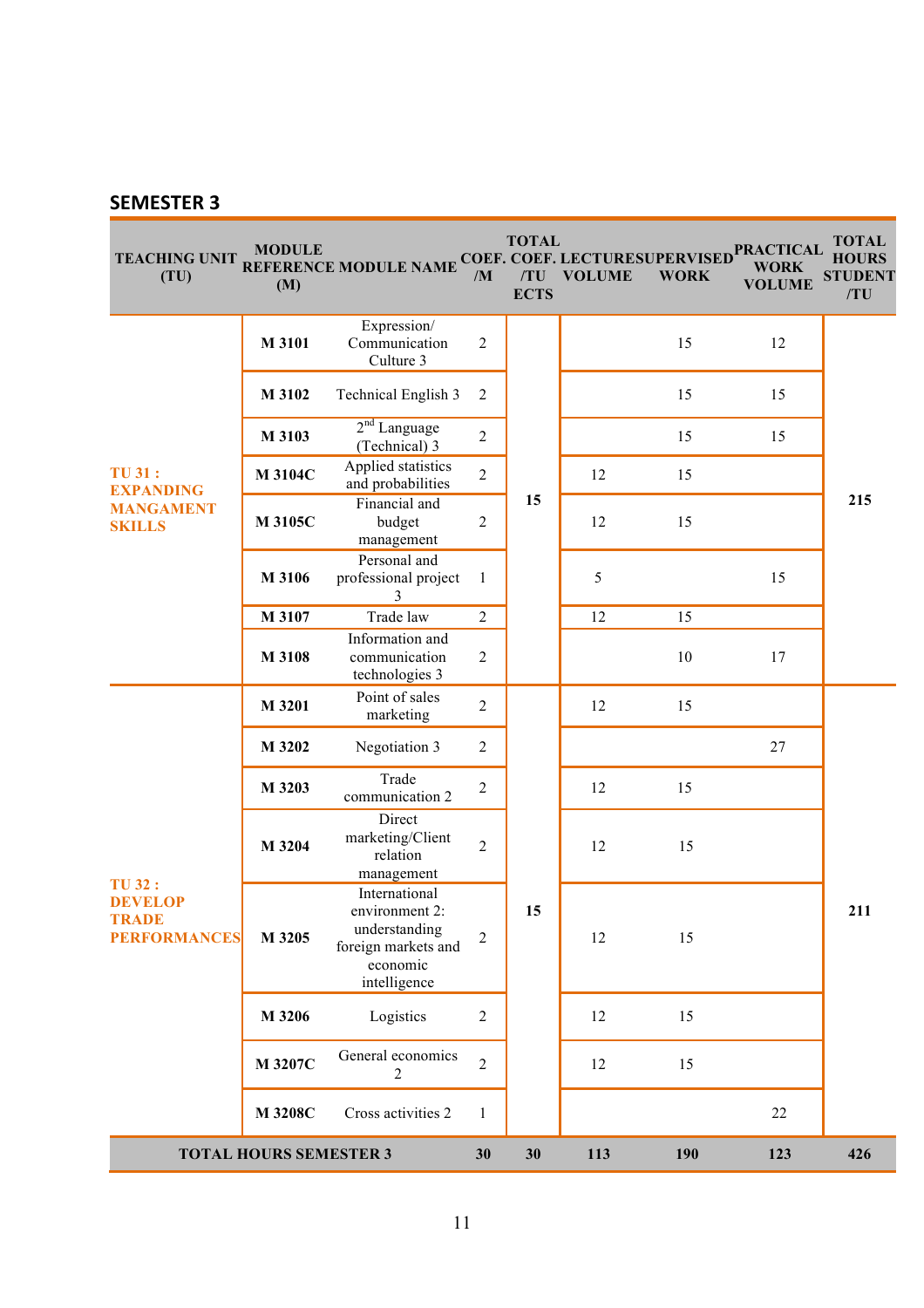| <b>TEACHING UNIT</b><br>(TU)                           | <b>MODULE</b><br><b>REFERENCE</b><br>(M) | <b>MODULE</b><br><b>NAME</b>                                         | /M             | <b>TOTAL</b><br>/TU<br><b>ECTS</b> | <b>VOLUME</b> | <b>COEF. COEF. LECTURESUPERVISED</b><br><b>WORK</b> | <b>PRACTICAL</b><br>WORK<br><b>VOLUME</b> | <b>TOTAL</b><br><b>HOURS</b><br><b>STUDENT</b><br>/TU |
|--------------------------------------------------------|------------------------------------------|----------------------------------------------------------------------|----------------|------------------------------------|---------------|-----------------------------------------------------|-------------------------------------------|-------------------------------------------------------|
|                                                        | M 4101                                   | Expression<br>Communication<br>Culture 4                             | 1,5            |                                    |               | 15                                                  | 12                                        |                                                       |
|                                                        | M 4102                                   | <b>Technical English</b><br>4                                        | 1,5            |                                    |               | 15                                                  | 15                                        |                                                       |
| <b>TU 41:</b><br><b>ADAPTING TO</b>                    | M 4103                                   | $2nd$ Language<br>(Technical) 4                                      | 1,5            | $\boldsymbol{9}$                   |               | 15                                                  | 15                                        | 168                                                   |
| <b>EVOLUTION</b>                                       | <b>M</b> 4104C                           | International<br>environment 3:<br>international sales<br>techniques | 1,5            |                                    | 12            | 15                                                  |                                           |                                                       |
|                                                        | M 4105C                                  | Online marketing                                                     | 1,5            |                                    | 12            | 15                                                  |                                           |                                                       |
|                                                        | M 4106                                   | Labor law                                                            | 1,5            |                                    | 12            | 15                                                  |                                           |                                                       |
|                                                        | M 4201C                                  | Company social<br>psychology                                         | 1,5            |                                    | 12            | 15                                                  |                                           | 151                                                   |
|                                                        | M 4202                                   | Sales team<br>management                                             | 1,5            |                                    |               | 15                                                  | 12                                        |                                                       |
| <b>TU 42:</b><br><b>USING</b>                          | M 4203                                   | Purchase and<br>quality                                              | 1,5            | 8                                  | 12            | 15                                                  |                                           |                                                       |
| <b>MANAGEMENT</b><br><b>TOOLS</b>                      | M 4204C                                  | Company strategy                                                     | 1,5            |                                    | 12            | 15                                                  |                                           |                                                       |
|                                                        | M 4205                                   | Entrepreneurship                                                     | 1.5            |                                    | 5             | 10                                                  | 12                                        |                                                       |
|                                                        | M 4206C                                  | Cross activities 3                                                   | 0,5            |                                    |               |                                                     | 16                                        |                                                       |
| <b>TU 43:</b><br><b>THRIVING</b>                       | M 4301                                   | Supervised<br>project:<br>professional role-<br>playing              | $\overline{4}$ | 13                                 |               |                                                     |                                           |                                                       |
| <b>PROFESSIONALLY</b>                                  | M 4302                                   | Professional<br>placement 2 (at<br>least 8 weeks)                    | 9              |                                    |               |                                                     |                                           |                                                       |
|                                                        | <b>TOTAL HOURS SEMESTER 4</b>            |                                                                      | 30             | 30                                 | 77            | 160                                                 | 82                                        | 319                                                   |
| <b>TOTAL HOURS SEMESTER <math>1 + 2 + 3 + 4</math></b> |                                          |                                                                      | 120            | 120                                | 120           | 404                                                 | 735                                       | 481                                                   |

| <b>FRAMEWORK OF CROSS SUPPORT</b><br><b>MODULES</b> | <b>LECTURES</b> | <b>SUPERVISED</b><br><b>WORK</b> | <b>PRACTICAL</b><br><b>WORK</b> | <b>TOTAL</b> |
|-----------------------------------------------------|-----------------|----------------------------------|---------------------------------|--------------|
| <b>EXPRESSION/COMMUNICATION</b>                     |                 | 60                               | 48                              | 108          |
| <b>ENGLISH LANGUAGE</b>                             |                 | 60                               | 80                              | 140          |
| PPP                                                 |                 |                                  | 60                              | 70           |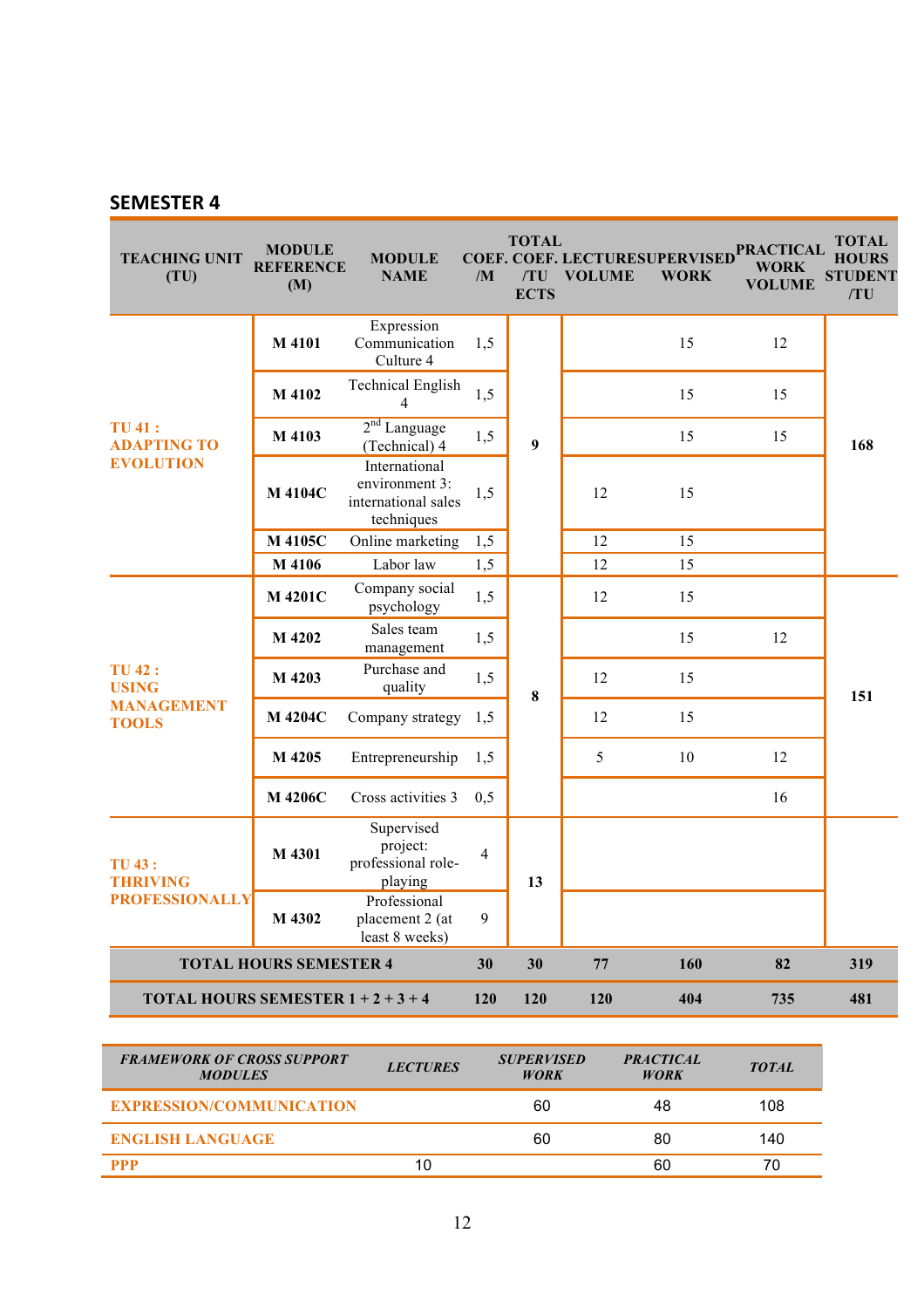| .<br>_________<br>_____ |  |        |  |
|-------------------------|--|--------|--|
|                         |  | $\sim$ |  |

The Apprendre Autrement (Learning Differently) methodology represents 10% of the number of hours in the program. It must be used in each subject of the program and is also the core subject of specific modules (*Arrêté du 3 août 2005- article 15*). 

# **c. Placements and supervised projects**

#### **Placements**

Placements in companies or organizations of at least 10 weeks are an aspect of the professionalizing process of the DUT training program. They must enable students to achieve missions in keeping with the technical, technological, and relation skills expected from the students.

The entire placement process - from the search for a position to the placement's evaluation  $-$  is part of a quality process which defines who is in charge and what the steps are regarding the welcoming and integration of the trainee as well as the supervision by both tutors. This process is formalized in a three-party convention between the student, the IUT department, and the company, in compliance with regulations.

The mission the trainee is entrusted with during the placement is defined by both the company or organization and the department in order to assess both its feasibility and interest for the three parties.

During the placement, the trainee is supervised by a teacher tutor and a tutor from the company/organization. 

What are evaluated are the work done within the company, the written report, and the oral presentation. This presentation is delivered in front of a jury that combines people from both the company and the department - an evaluation grid enables the jury to evaluate the skills expected from each student, defined by the activity reference table.

## **Supervised projects**

Supervised projects add a professional aspect to academic teachings, which implies favoring the interventions of professionals at different steps of the project to help and accompany "students' projects" teams. 

The supervised project activity, which represents 300 hours of work for the student over the entire program, aims at fostering professional abilities of future graduates, in other words:

- Putting into practice knowledge and know-how
- Being able to use knowledge and know-how from all the subjects taught during the program
- Learning and applying project management methods
- Developing relation skills

The project's evaluation is based on a criteria grid that enables the evaluation of student's implication within the group.

The global coefficient of the supervised project activity is 8.

# **d. Personal and professional project (PPP)**

PPP should enable students to conduct thorough research in order for them to have a more precise idea of the many possible career paths and the necessary knowledge and skills. Eventually, students should be able to assess their immediate and future professional desires, their personal aspirations, their assets and weaknesses in order to design a training path consistent with the desired career(s). And finally, PPP aims at acquiring career orientation methods that students will be able to use throughout their professional lives.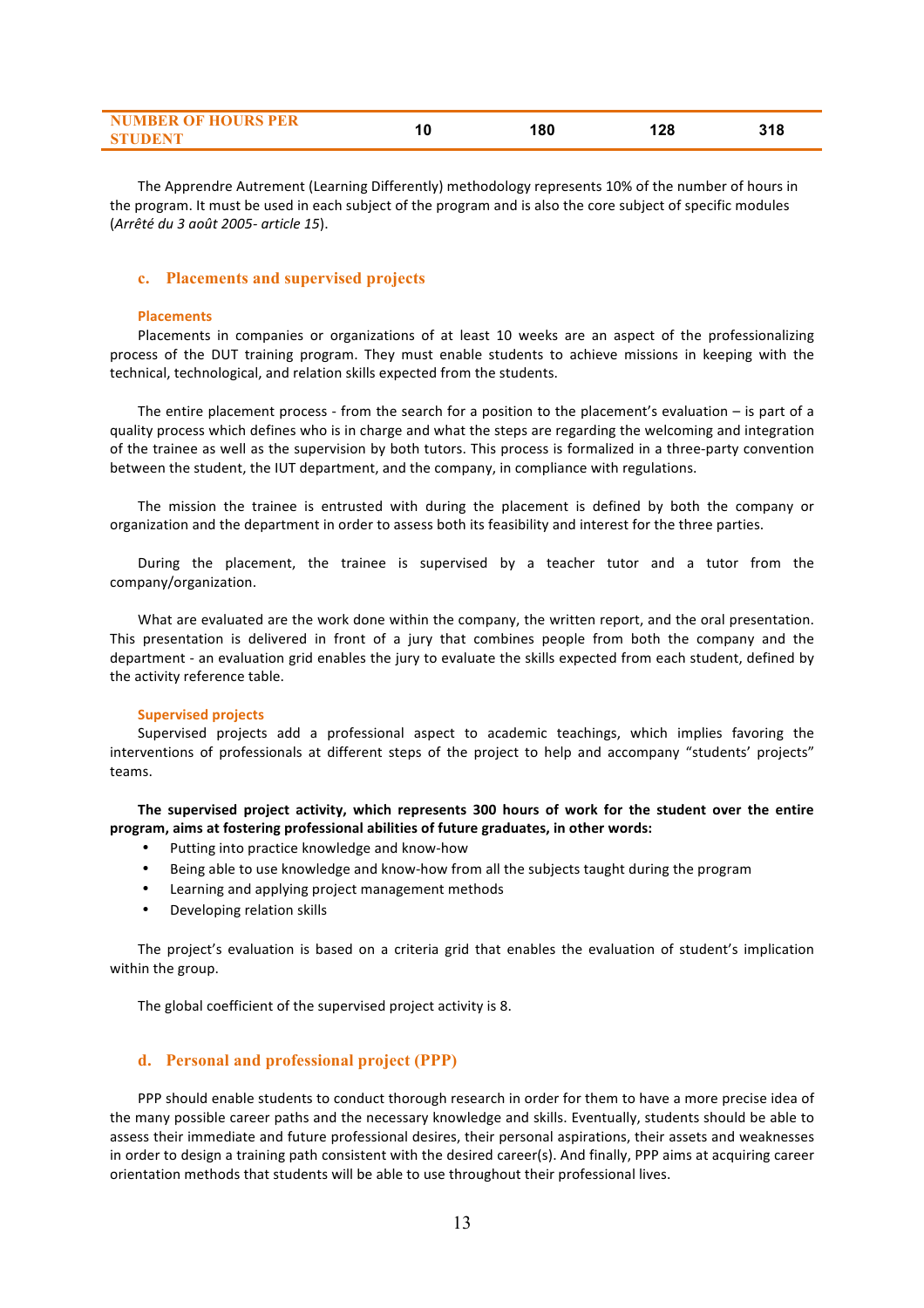Students should be the lead actors in this process. They must achieve their project through built, lived, capitalized experiences which they should be able to compare to other experiences. Professional integration or career change as well as any teaching method aiming at students professionalization, can be mobilized here. The PPP's coefficient is 3.

## **e. Educational orientation: education through technologies**

The favored educational process is the project methodology.

The number of hours set aside, according to the Arrêté du 3 août 2005, for the Apprendre Autrement enables the teaching team to engage into innovative methods with one goal in mind: the students' success.

Education through teaching enables students to learn and acquire new skills. This educational process enables the implementation of cross activities, role plays, working on real-life cases, management simulations.

These activities integrate several modules, several fields, and even several departments of the IUT.

Within these activities, future IUT graduates maximize their knowledge and know-how, while developing their relation skills, an essential ingredient to the students' integration within the world of work, their capacity to grow and thrive personally and professionally. They will be able to handle current issues and evolutions.

# **f. Taking into account current economic issues**

The programme pédagogique national of the DUT TC makes sure to take into account current economic issues. Some topics are tackled in specific modules and others are incorporated within subject-specific modules. Some issues are specifically highlighted:

#### **Entrepreneurship**

An "entrepreneurship" module is delivered during the  $4<sup>th</sup>$  semester to teach about the entrepreneurship mindset and business creation or takeover processes. This comprehensive module is an opportunity for students to use their knowledge in business creation management.

#### **Standards**

As part of other modules, the Standards module is part of a more global performance and quality process. Students learn about national and international standards in the different management work fields.

#### **Economic Intelligence**

Information monitoring and protection as well as influence activities are incorporated within the "international environment" module of the  $3^{rd}$  semester. This notion will also be tackled within marketing, economics, business strategy, and law modules.

#### **Sustainable development**

Awareness of sustainable development issues related to the corporate world is one of the aspects of all the modules and of the way supervised projects are managed. Students will take into account the impact of their decisions and will be able to identify strategic issues.

### **Health and safety issues at work**

Health and safety issues at work are part of the "company social psychology" module and the "relation skills development" module.

#### **Project management**

Students are trained to project management techniques – the processes and tools. A module connected to the  $2^{nd}$  semester's supervised project is dedicated to that topic.